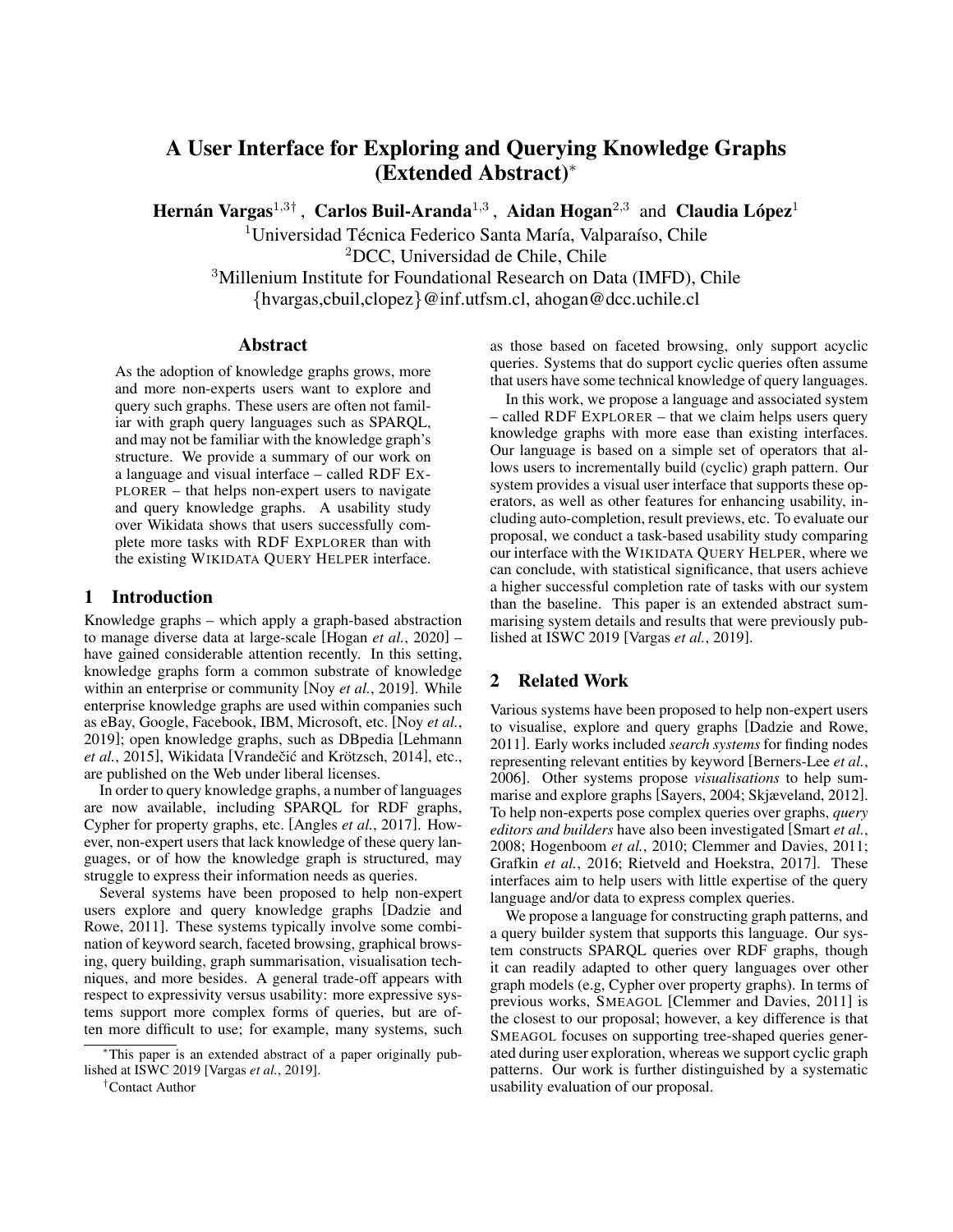# 3 RDF Explorer

We now summarise the details of our proposed language and system for helping non-experts to explore and query graphs.

#### 3.1 Visual Query Graph

Our language is formulated with respect to a visual query graph. Let I denote the set of IRIs, L denote the set of literals and V denote the set of query variables. A *visual query graph* (VQG) is defined as a directed, edge-labelled graph  $G = (N, E)$ , with nodes N and edges E. The nodes of the VQG are a finite set of IRIs, literals and/or variables:  $N \subset I \cup L \cup V$ . The edges of the VQG are a finite set of triples, where each triple indicates a directed edge between two nodes with a label taken from the set of IRIs or variables:  $E \subset N \times (I \cup V) \times N$ . We denote by var(G) the set of variables appearing in  $G = (N, E)$ , either as nodes or edge labels:  $var(G) := \{ v \in V \mid v \in N \text{ or } \exists n_1, n_2 : (n_1, v, n_2) \in E \}.$ 

A VQG is constructed through a visual query language, consisting of a minimal set of four algebraic operators that will correspond to atomic user interactions: adding a variable node, adding a constant node, adding an edge between two existing nodes with a variable label, and adding an edge between two existing nodes with an IRI label. More specifically, as the base case, the VQG is initially empty:  $G_0 = (\emptyset, \emptyset)$ . Thereafter, letting  $G = (N, E)$  denote the current VQG; the *visual query language* (VQL) is defined recursively through the following four atomic operations: (1) *Initialise a new variable node*:  $\eta(G) := (N \cup \{v\}, E)$  where  $v \notin \text{var}(G)$ . (2) *Add a new constant node*:  $\eta$ ( $\mathsf{G}, x$ ) := ( $\mathsf{N} \cup \{x\}$ , E) where x ∈ (I∪L). (3) *Initialise a new edge between two nodes with a variable edge-label*:  $\varepsilon(G, n_1, n_2) := (N, E \cup \{(n_1, v, n_2)\})$ where  $\{n_1, n_2\} \subseteq \mathbb{N}$  and  $v \notin \text{var}(\mathsf{G})$ . (4) *Add a new edge between two nodes with an IRI edge-label:*  $\varepsilon(G, n_1, x, n_2) :=$  $(N, E \cup \{(n_1, x, n_2)\})$  $(N, E \cup \{(n_1, x, n_2)\})$  $(N, E \cup \{(n_1, x, n_2)\})$  where  $\{n_1, n_2\} \subseteq N$  and  $x \in I<sup>1</sup>$ .

VQGs can then be translated directly to basic graph patterns (BGPs) in the concrete (SPARQL) query syntax. If required, more expert users can then modify the resulting query. There are, however, some details of BGPs that cannot be expressed with the VQL, and indeed, some VQGs that cannot be translated to BGPs. In particular, we cannot use the VQL to express a join on an edge-label/predicate variable; such joins are rarely found in SPARQL query logs [\[Arias](#page-4-15) *et al.*, [2011\]](#page-4-15) and their omission simplifies matters somewhat. On the other hand, "orphan nodes" without incident edges must be dropped when translating the VQL to a BGP. With respect to complexity, *query evaluation* of VQGs – deciding if a solution  $\mu$  is a result for a query Q on a graph  $G$  – is tractable as projection is not supported [Pérez et al.[, 2009\]](#page-4-16).

#### 3.2 The RDF Explorer Interface

The RDF EXPLORER system implements the VQL as an interface. Figure [1](#page-1-1) shows how the main drawing pane is used to query Wikidata for movies directed by two siblings. The user also has access to two other panes (not shown) in the main application: a pane to the right allows for selecting a node

<span id="page-1-1"></span>

Figure 1: VQG for siblings who direct movies together

editor (allowing to restrict a highlighted node), a SPARQL query editor (showing the current query), and a help panel; a pane to the left provides a search panel.

The user is first presented with a blank visual query editor. The user then adds a new node, be it a variable  $(\eta(G))$  or a constant  $(n(G, x))$ . To find constants (entities) the user can enter a keyword query in the search pane to generate autocompleted results, any of the which can be dragged into the central query editor pane. The user may then proceed to add a second node by the same means. With two or more nodes available, the user can now click and drag between two nodes to generate an edge with a variable edge-label ( $\varepsilon(G, n_1, n_2)$ ). Clicking a variable edge-label will generate suggestions for IRIs that can replace the variable while ensuring that the query does not give empty results ( $\varepsilon(G, n_1, x, n_2)$ ).

The user can click on a variable node to view a sample of current results for that variable (generated by mapping the current VQG to SPARQL and projecting that variable). Clicking on a constant node, they will be shown the data for that node. Thus the user can explore the graph and receive feedback on the results generated thus far, guiding next steps [\[Bhowmick](#page-4-17) *et al.*, 2017]. Constant nodes can also be converted to variables nodes, allowing a user to explore a specific example and then generalise the graph to a graph pattern (i.e., a graph query) [\[Clemmer and Davies, 2011\]](#page-4-12).

#### <span id="page-1-2"></span>4 Usability Study

We now present a usability study intending to evaluate the RDF EXPLORER interface. We first enumerate our hypotheses and then describe the dataset, baseline system and study design used to test these hypotheses. We then characterise the participants of the study and give our main results.

#### 4.1 Hypotheses

Our system aims to allow users without prior knowledge of graph query languages to explore and query a large, diverse knowledge graph. Our hypotheses cover different aspects relating to how the system succeeds in this goal relative to a baseline system. The first hypothesis covers success in terms of formulating a query graph that provides the expected answers when evaluated. The second and third hypotheses cover partial successes in terms of, respectively, formulating a query graph with some correct edges, and formulating a query graph with the same "shape" as a reference query graph (even if some constants in the query graph are incorrect).

<span id="page-1-0"></span><sup>&</sup>lt;sup>1</sup>For the operators  $\eta(G)$  and  $\varepsilon(G, n_1, n_2)$ , an arbitrary fresh variable can be automatically generated, where the resulting VQG will be unique modulo isomorphism on variables.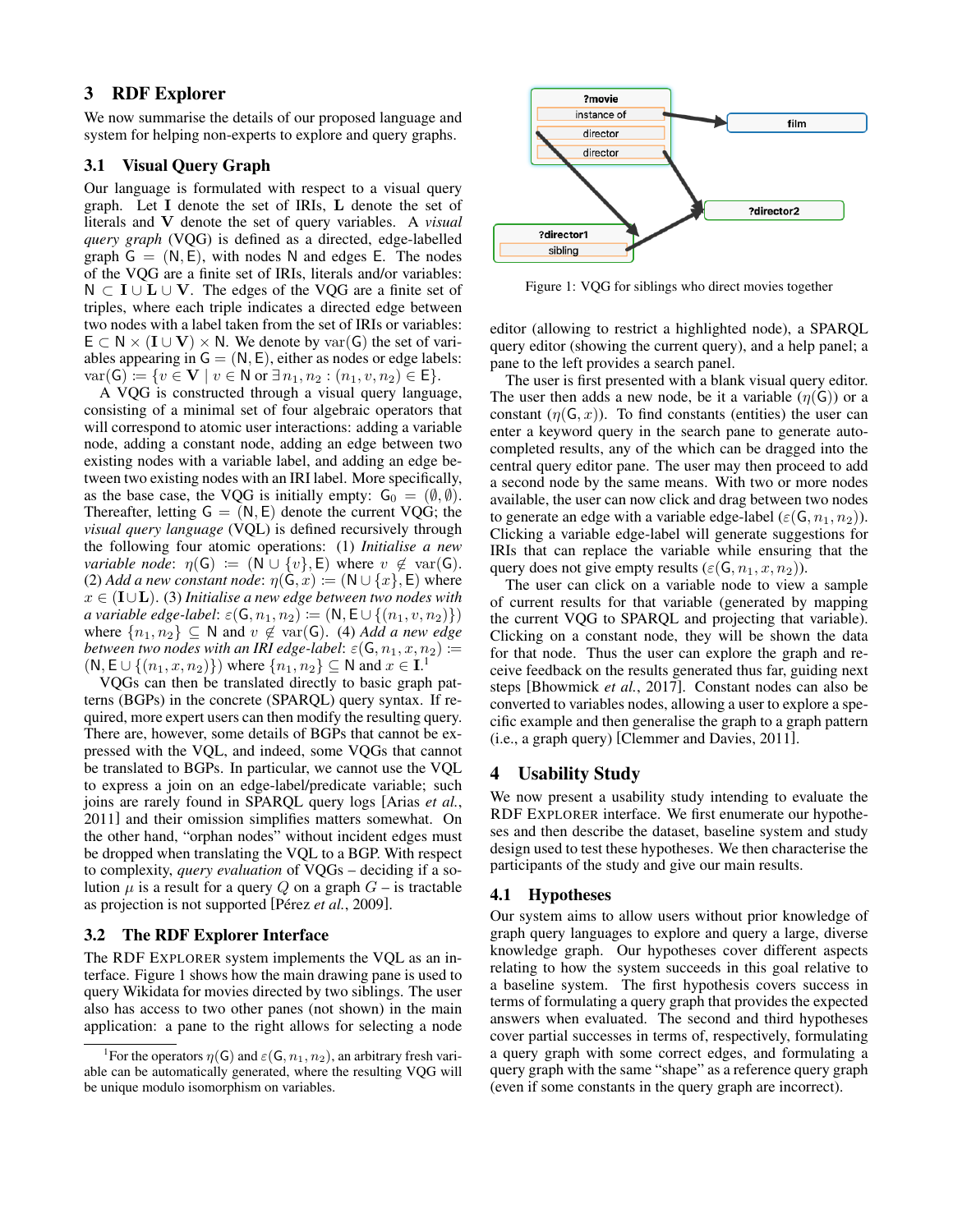- H1: *Non-expert users can correctly formulate more query graphs with our system than a baseline system.* For a query graph to be considered correct, it must return the same results as the reference query for the task.
- H2: *Non-expert users are able to correctly formulate more edges with our system than a baseline system.* For an edge (i.e., *triple pattern*) in a query graph to be considered correct, it must be contained in the reference query (modulo variable names).
- H3: *Non-expert users are able to generate more query graphs with the correct structure using our system than a baseline system.* For a query graph to be considered as having the correct structure, it must have the same "shape" as the reference query graph, irrespective of the constants used. More formally, given a VQG  $G = (N, E)$ , let shape(G) denote a directed graph  $S =$  $(V_S, E_S)$  such that  $V_S = N$  and  $(x, y) \in S$  if and only if there exists an edge-label l such that  $(x, l, y) \in \mathsf{E}$ ; now given the reference query graph G', a user's query graph  $\mathsf{G}''$ , and their corresponding shapes  $S' = \text{shape}(\mathsf{G}')$  and  $S'' =$  shape(G''), the user's query graph G'' is considered correct if and only if there exists an isomorphism  $h: V''_S \to V'_S$  such that  $h(S'') = S'.$

# 4.2 Knowledge Graph and Baseline System

We chose Wikidata as the knowledge graph for our evaluation; this knowledge graph currently describes 80 millions items with thousands of different properties. We chose the official WIKIDATA QUERY HELPER [\[Malyshev](#page-4-18) *et al.*, [2018\]](#page-4-18) (WQH) as our baseline system; it provides a form with autocompletion alongside a form for editing the concrete SPARQL syntax of the query, where changes in one are reflected in the other.<sup>[2](#page-2-0)</sup> Given that Wikidata receives tens of thousands of "organic" queries per day [\[Malyshev](#page-4-18) *et al.*, [2018\]](#page-4-18), the baseline WQH system is likely to be widely used by people with varying expertise of SPARQL and Wikidata.

#### 4.3 Study Design

To test our hypotheses, we conduct a task-based user study to compare the participants' ability to solve tasks on the proposed interface versus the baseline interface [\[Munzner,](#page-4-19) [2014\]](#page-4-19). We use a within-subject design where each participant completes five tasks using our query builder and five similar tasks with the baseline. Each task consists of answering a question (given in natural language) that requires formulating a query to retrieve answer(s) from the Wikidata graph.

We divide the subjects into two groups. The first group is given a set of five tasks, where each task requires formulating a query (S1: *find all dogs*, *find all popes who are female*, *find all mountains located in European countries*, *find all emperors whose father is also an emperor* and *find all Nobel prize winners with a student who won the same Nobel prize*) using the proposed interface; afterwards they are asked to formulate an analogous set of five queries (S2: *find all actors*, *find*

<span id="page-2-1"></span>

Figure 2: Reference query shapes for the five tasks of each set

*all German soccer players who participated in FIFA 2014*, *find all container ships located in European countries*, *find all physicists whose spouse is also a physicist*, and *find all relatives participating in the same Olympic sport*) but this time using the baseline. Conversely, the second group is asked to build the first set of queries (S1) using the baseline and the second set (S2) with the proposed interface.

This design controls for individual differences by having participants use both interfaces. Mixing the order of interfaces in both groups helps to control for carry-over effects, such as learning or fatigue. The queries in both sets are designed to be of increasing difficulty to follow a learning curve and also to avoid users being discouraged early on. We further aim to keep the  $n^{\rm th}$  query of both sets of tasks comparable in terms of difficulty. As shown in Figure [2,](#page-2-1) each pair of tasks corresponds to the same abstract visual query graph, and each successive pair incrementally adds more complexity.

Before each set of tasks, we briefly trained the participants on how to use the interface they were about to see (participants had to solve the task *"Find all Clint Eastwood movies in which any of his children participated"* using the respective interface). A web page with other example queries for the interfaces was also provided to the participants.

#### 4.4 Study Participants

The study was conducted with 28 students enrolled in the undergraduate course "*User interface design*". The students were in the fourth year of a Computer Science undergraduate program in a Spanish-speaking university. They were not familiar with SPARQL nor with Wikidata. Participants were given up to 40 minutes to solve each of the sets of five tasks using each interface; adding two 5 minute tutorials before both sets of tasks, the total study time was thus 90 minutes.

#### 4.5 Metrics

To compare our proposal to the baseline, we measure diverse aspects of the users' ability to perform the give tasks, including task success rate and time for task completion. We also store the query graphs to assess (partial) correctness.

## 5 Results

We now present the ratio of correct responses broken down by three levels of granularity – queries, edges and shapes – and then test the corresponding hypotheses.

<span id="page-2-0"></span> $2A$ vailable from [http://query.wikidata.org/.](http://query.wikidata.org/) At the time of writing, the form-based query editor of WQH that was used for experiments has been removed. The details of this query editor are described by [Malyshev](#page-4-18) *et al.* [\[2018\]](#page-4-18).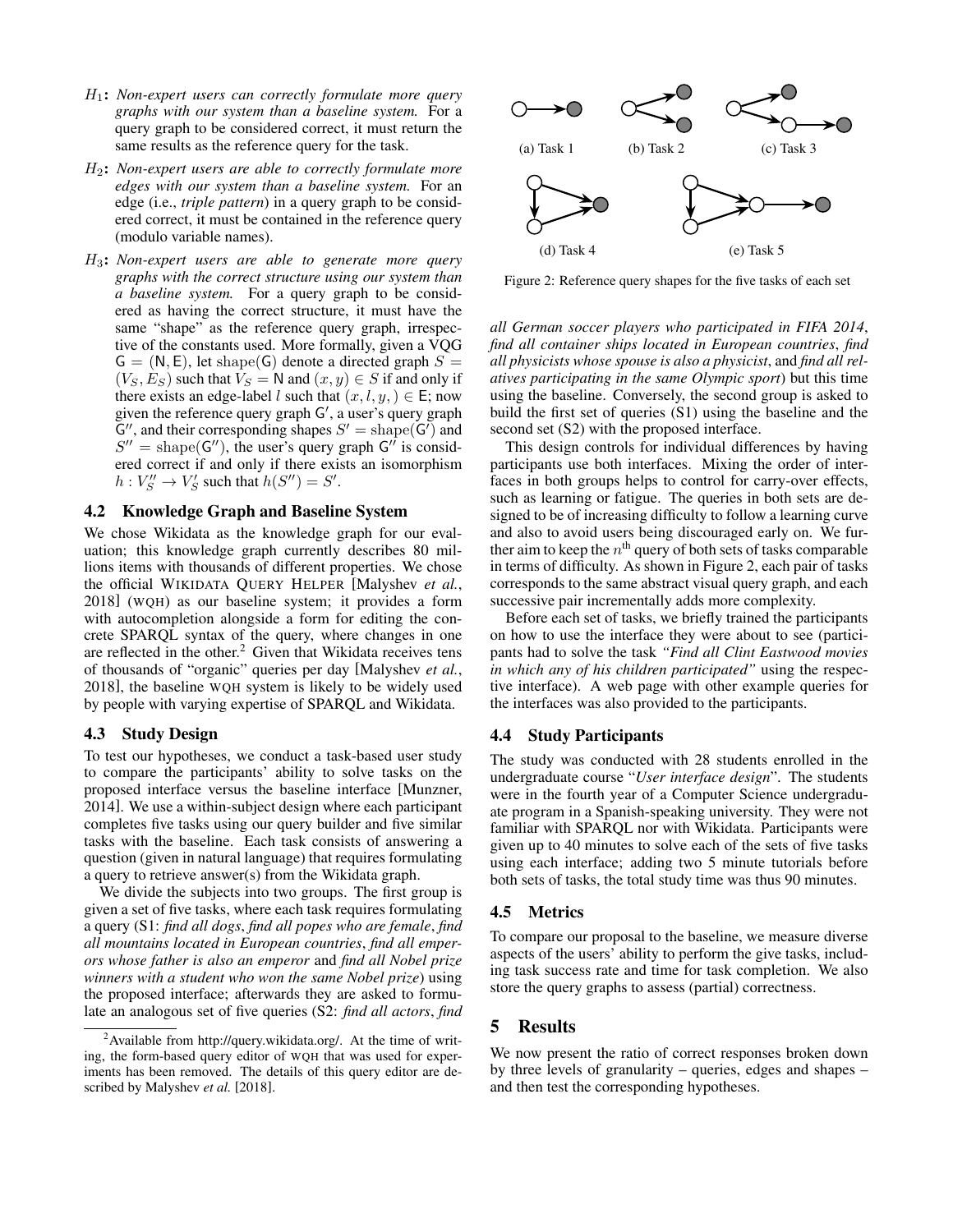<span id="page-3-0"></span>

Figure 3: Mean ratios of correct results at three levels of granularity

# 5.1 Ratio of Correct Responses

Figure [3](#page-3-0) shows the mean ratios of correct responses for the proposed interface (RDF EXPLORER = RE) and the baseline interface (WIKIDATA QUERY HELPER = WQH) at three different levels: queries, edges, and shapes. While queries and shapes are either correct or incorrect for a response, in the case of edges, we take the ratio of correct edges to total edges in a response and present the mean of these ratios. In the first task, which involves a single edge, WQH obtains better results than RE. However, as queries become more "graph-like", results are better for RE than WQH. Comparing the three levels of granularity, in the RE system, users generally have more success defining the correct query graph shape than identifying the terms (constants) in the query graph; the opposite trend is true for WQH, where users can more easily find the correct query terms, but not the correct shape. A possible explanation is that WQH is form-based while RE is graph-based; another factor is that RE prevents users from creating query shapes that give empty results while WQH does not.

#### 5.2 Hypothesis Testing

To assess our hypotheses, we use *paired-t* tests to compare the success rates (depicted in Figure [3\)](#page-3-0) of participants using both tools. We use  $\alpha = 0.05$  to reject the null hypothesis. Given  $n = 28$ , we say that we have obtained a significant result when  $t^*$  is greater than  $t_{crit} = 2.052$  ( $t^* \geq t_{crit}$ ). For our three hypotheses (see Section [4\)](#page-1-2) the null hypothesis is that there is no difference between the tools or that WQH performs better. The alternative hypothesis is that RE performs better. We denote the success rates for RE as  $\bar{x}$  and those for WQH as  $\bar{y}$ ; the average distances we denote by  $\bar{d} = (\bar{x} - \bar{y})$ , and the standard deviation by  $s_d$ . We now test the three hypotheses:

- H<sup>1</sup> : *Non-expert users can correctly formulate more query graphs with our system than a baseline system.* We use the raw data of Figure [3a.](#page-3-0) With  $\bar{d} = (\bar{x} - \bar{y}) = 0.1714$ and  $s_d = 0.2813$  we obtain  $t^* = 3.22 > t_{crit} = 2.052$ rejecting the null hypothesis: we validate  $H_1$  with a statistically significant result favouring our interface.
- H<sup>2</sup> : *Non-expert users are able to correctly formulate more edges with our system than a baseline system.* We use the raw data of Figure [3b.](#page-3-0) With  $\overline{d} = 0.06$  and  $s_d =$ 0.2609 we obtain  $\bar{t}^* = 1.1947 < t_{crit} = 2.052$ : the results are not statistically significant.

H<sup>3</sup> : *Non-expert users are able to generate correctly structured query graphs with our system than a baseline system.* We use the raw data of Figure [3c.](#page-3-0) With  $d = 0.1928$ and  $s_d = 0.2801$  we obtain  $t^* = 3.6431 > t_{crit} =$ 2.052 rejecting the null hypothesis: we validate  $H_3$  with a statistically significant result favouring our interface.

Our study is thus conclusive regarding the claim that our proposed interface is better than the baseline at helping nonexpert users formulate their queries as graphs  $(H_1, H_3)$ , but is inconclusive regarding the claim of our interface being better at helping users to correctly generate edges  $(H_2)$ .

#### 5.3 Other Results

We also posed questionnaires to the participants to assess their subjective opinions of the two interfaces. The results show that users preferred RE in all subjective criteria we analysed except physical effort (RE requires more use of the mouse than WQH) and perceived performance (RE generates result previews and more precise suggestions, which may cause lag). We refer to the ISWC 2019 paper [\[Vargas](#page-4-6) *et al.*, [2019\]](#page-4-6) for details of these results, as well as task times.

# 6 Conclusions

We propose a language and visual interface to help nonexpert users formulate queries over knowledge graphs. Our results indicate that our interface is, in general, more usable than the baseline system used by Wikidata. In terms of aspects to improve, lower success rates for later tasks suggest that non-expert users still struggle to express more complex queries. More expressive features of SPARQL (e.g., aggregations, unions, etc.) could be supported. The system also generates some lag when generating suggestions that could be improved by approximation techniques.

Live demos of the RDF Explorer system are available online for the Wikidata [\(https://www.rdfexplorer.org/\)](https://www.rdfexplorer.org/) and DBpedia [\(https://dbpedia.rdfexplorer.org/\)](https://dbpedia.rdfexplorer.org/) knowledge graphs.

### Acknowledgements

Vargas and Buil-Aranda were supported by Fondecyt Iniciacion Grant No. 11170714. Hogan was supported by ´ Fondecyt Grant No. 1181896. Vargas, Buil-Aranda and Hogan were supported by the Millennium Institute for Foundational Research on Data (IMFD).